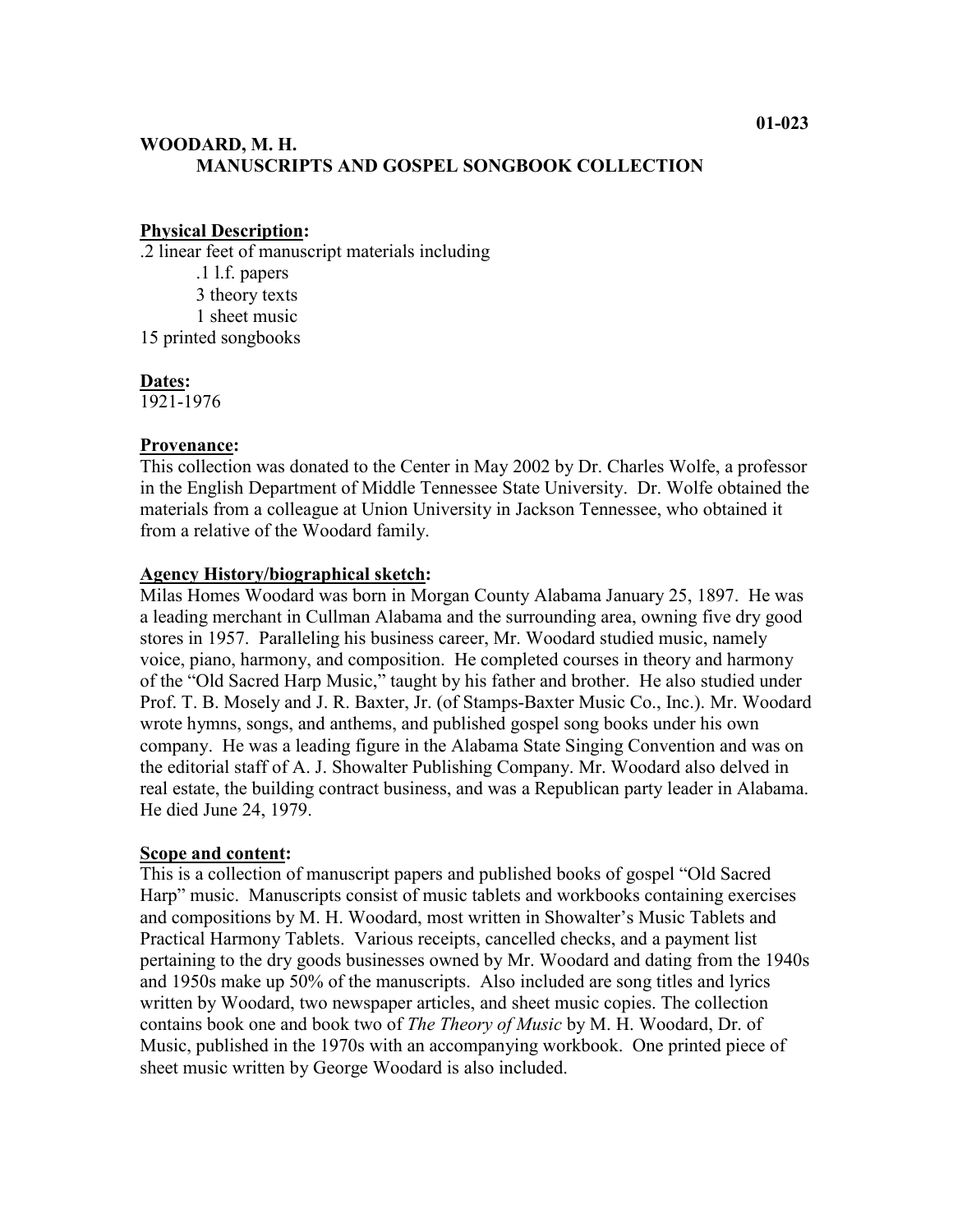# **WOODARD, M. H. Page 2 MANUSCRIPTS AND GOSPEL SONGBOOK COLLECTION continued**

Fifteen gospel song books published by Woodard in shape note are included. They date from 1936 to 1995 and contain compositions by M. H. Woodard, members of his family, and various others. The earlier books were published by M. H. Woodard Music Publisher, Cullman, Alabama. The publishing name was changed in 1966 to the Gospel Song Publishing Association of America, Inc., and Leoma, Tennessee was added as a publishing location in the 1970s. By 1984, the publisher is listed as the Leoma Music Company. The published song books are located in the gospel song book section of rare books and are cataloged in the CPM InMagic database. (See attached list of titles.)

## **Location:**

Manuscript materials are shelved by accession number with other manuscript collections. The gospel songbooks are stored within the gospel songbook section of rare books. All are searchable by accession number in the Center's InMagic database.

### **Related Materials:**

The Center holds a number of other gospel shape-note songbooks by various publishers, such as the Stamps-Baxter Music Co. These may be searched by publisher or subject in the CPM database.

## **Folder List:**

Box 1

- 1 Music tablets and workbooks, n.d., 1921, (8 items)
- 2 Song title, lyrics, sheet music, newspapers, 1934-1935, (8 items)
- 3 Receipts, bills, checks, correspondence, 1943-1976, (21 items)
- 4 Music theory books, 1971, 1975, (3 items)